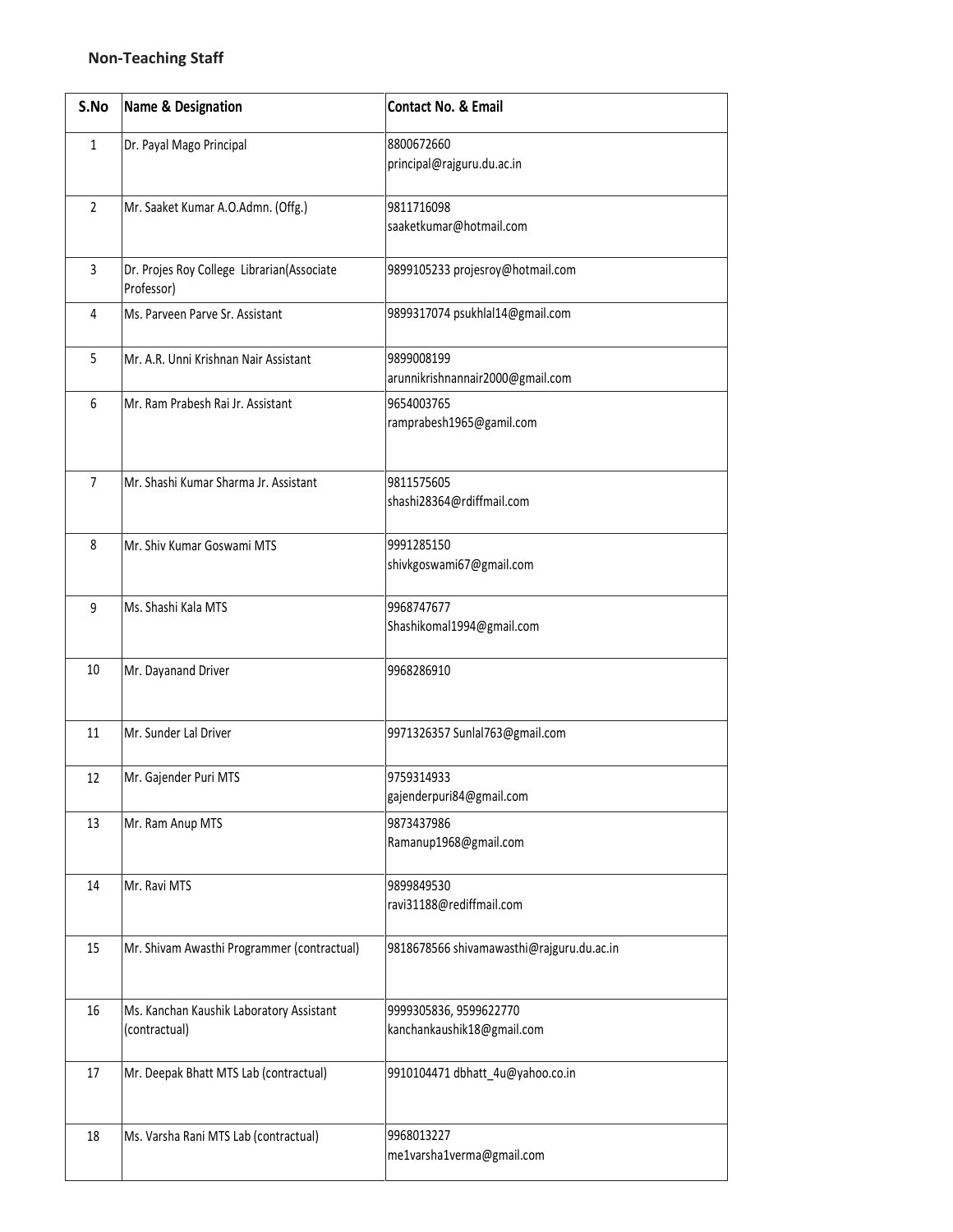| 19 | Mr. Ravi Kishore Care Taker (contractual)                        | 9971400133<br>ravi.kishore.delhi@gmail.com |
|----|------------------------------------------------------------------|--------------------------------------------|
| 20 | Mr. Sahib Lal MTS (contractual)                                  | 8447159372                                 |
| 21 | Mr. Chaman Giri Assistant                                        | 9212075630<br>chamangiri@rediffmail.com    |
| 22 | Mr. Manoj Pathak Assistant                                       | 9811083863<br>pathakmanoj72@gamil.com      |
| 23 | Mr. Sanjay MTS                                                   | 9868185216<br>sanjayBeniwal1971@gamil.com  |
| 24 | Mr. Kamal Kumar Technical Assistant                              | kkk_dewsoff68@rediffmail.com               |
| 25 | Mr. Duli Chand MTS                                               | 8130754710<br>Dulichand1967@gmail.com      |
| 26 | Mr. Ram Lal MTS                                                  | 9891925230<br>vijayramlal73@gmail.com      |
| 27 | Mr. Satender Rawat Laboratory Assistant                          | 9711473174<br>satenderrawat271@gmail.com   |
| 28 | Mr. Amiya Kumar Das Library Assistant                            | 8800307236<br>amiyakumardas1976@gmail.com  |
| 29 | Ms. Arpita Bhattacharya Sr. Technical Assistant<br>(contractual) | 8447854957 arpita11p@gmail.com             |
| 30 | Mr. Manish Mutreja Senior Personal Assistant                     | 8802266622<br>manishmutreja@gmail.com      |
| 31 | Mr. Abhimanyu MTS (contractual)                                  | 9315008438                                 |
| 32 | Mr. PremPal Singh Technical Assistant                            | 9968286394<br>singhprempal1963@gmail.com   |
| 33 | Mr. Deep Chandra Bhatt MTS Lab<br>(contractual)                  | 9899756374 deepbhatt4u@gmail.com           |
| 34 | Mr. Rishi Kumar Laboratory Assistant                             | 9868147095<br>rishikumar_1111@yahoo.co.in  |
| 35 | Mr. Prabhat Kumar Laboratory Assistant                           | 9971878212<br>prabhatsrcasw@gmail.com      |
| 36 | Mr. Naresh Giri MTS Lab (contractual)                            | 9310454183 nareshg18@gmail.com             |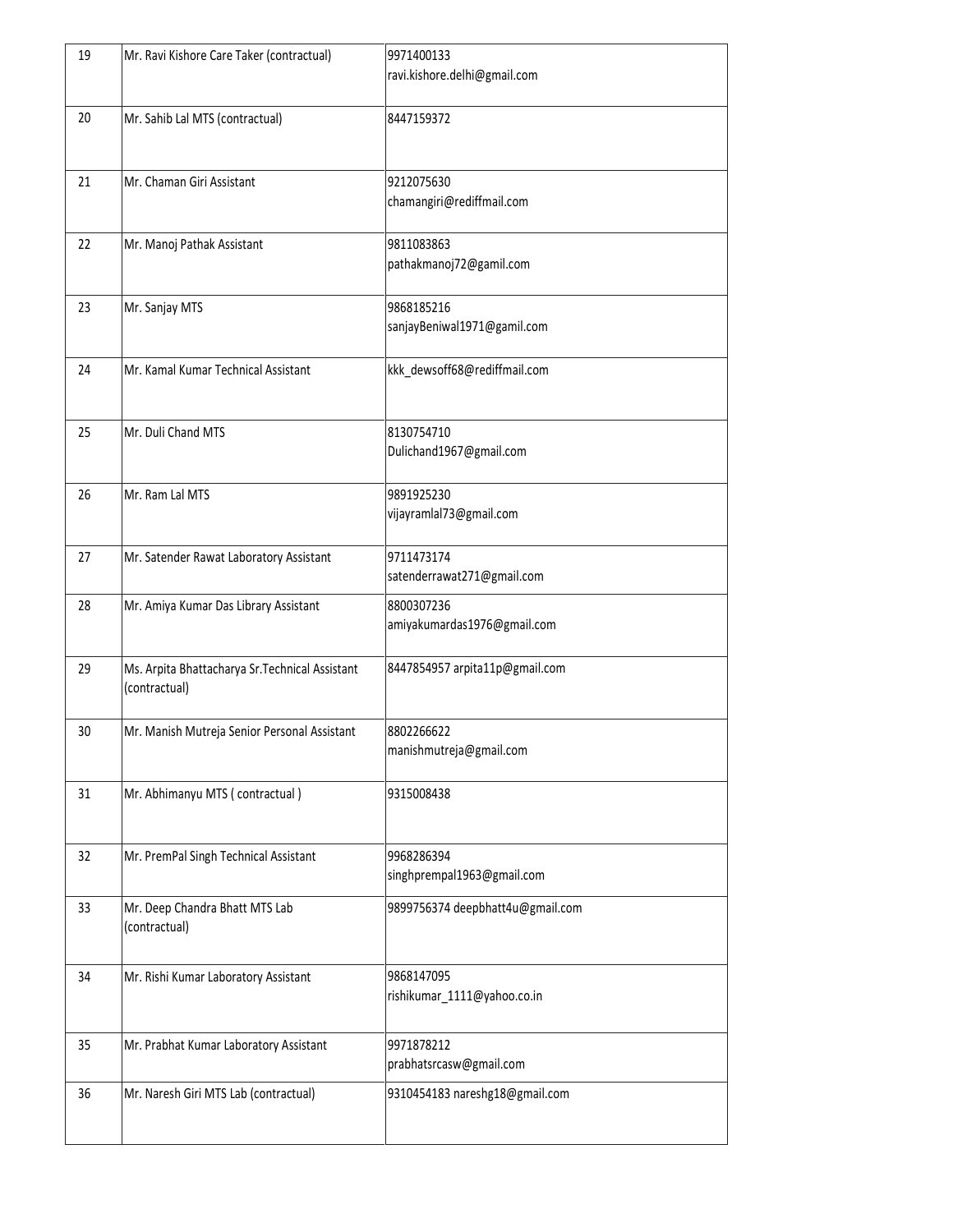| 37 | Mr. Manohar Lal Laboratory Assistant                                                | 9971070515 manohar64@gmail.com             |
|----|-------------------------------------------------------------------------------------|--------------------------------------------|
| 38 | Mr. Ashok Rai Laboratory Assistant                                                  | 9968296418<br>ashokrai9977@gmail.com       |
| 39 | Mr. Rohit Kumar MTS Lab (contractual)                                               | 8800859134<br>kumar31rohit@gmail.com       |
| 40 | Ms. G. Vijaya Technical Assistant                                                   | 9811853826 g_vijaya@hotmail.com            |
| 41 | Mr. Manoj Sharma Laboratory Assistant                                               | 9953285556 manoj10739@gmail.com            |
| 42 | Mr. Manoj Kumar Sharma MTS Lab<br>(contractual)                                     | 9718772583<br>manoj.sharma1221@gmail.com   |
| 43 | Ms. Akanksha Dhingra Technical Assistant                                            | 8860539525 boskyvoid@gmail.com             |
| 44 | Mr. Birbal Sharma Laboratory Assistant                                              | 9968294864<br>birbalsharma1965@gmail.com   |
| 45 | Mr. Dushyant Kumar MTS Lab (contractual)                                            | 9990107812<br>dushyant.vidwan@gmail.com    |
| 46 | Ms. Savitri Gupta Technical Assistant                                               | 9958260453<br>savitri_gupta@rediffmail.com |
| 47 | Mr. Vijay Nandan MTS                                                                | 9971480304<br>vijaynandan36@gmail.com      |
| 48 | Mr. Devraj Singh MTS Lab (contractual)                                              | 8081221698 dvrjsngh42@gmail.com            |
| 49 | Ms. Sweta Arya Technical Assistant                                                  | 9015677394 sweta5n@gmail.com               |
| 50 | Mr. Tofiq Ali Laboratory Assistant                                                  | 9899821219 tofiq.ali@rediffmail.com        |
| 51 | Mr. Bhuwan Chandra Bhatt Laboratory Assistant                                       | 8130184611 bcbhatt818@gmail.com            |
| 52 | Mr. Bharat Singh Laboratory Assistant (contractual) 9650050387 bharats104@gmail.com |                                            |
| 53 | Mr. Anshul MTS Lab (contractual)                                                    | 9711878008anshuljoshi99@gmail.com          |
| 54 | Mr. Saurabh Verma Laboratory Assistant<br>(contractual)                             | 9999408529<br>sbhverma218@gmail.com        |
| 55 | Mr. Sunny MTS Library (contractual)                                                 | 9999315509<br>Ssam.cool14@gmail.com        |
| 56 | Mr. Chhitij Awasthi Technical Assistant                                             | 9971449479<br>kshitijawasthi8891@gmail.com |
| 57 | Mr. Darshan Singh Negi Laboratory Assistant                                         | 8800848379<br>negi123456@rediffmail.com    |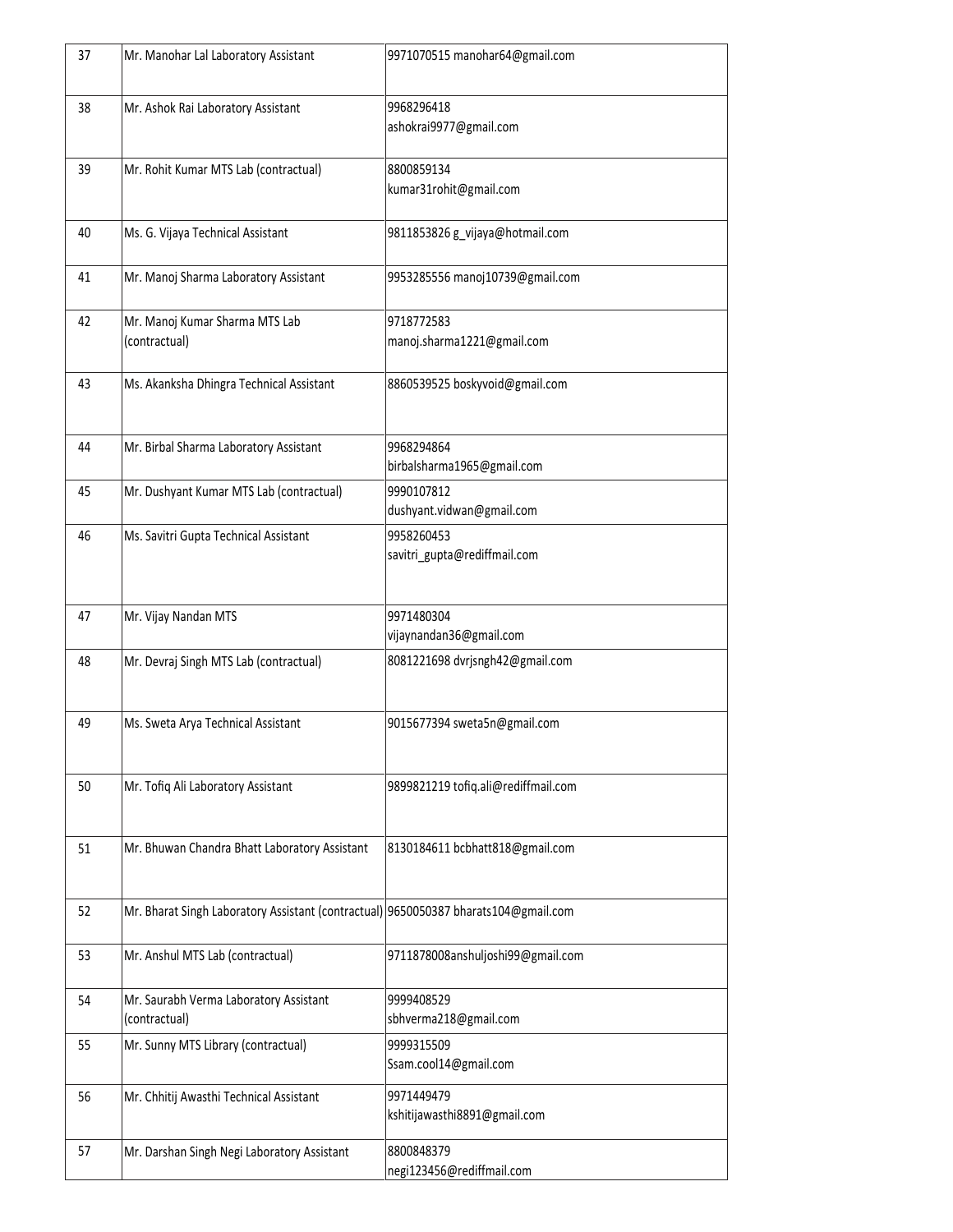| 58 | Mr. Rajendra Mishra Laboratory Assistant                          | 9971854011 mishrark07@gmail.com              |
|----|-------------------------------------------------------------------|----------------------------------------------|
| 59 | Mr. Krishan Pal MTS                                               | 9717273956<br>Krishanpal66@gmail.com         |
| 60 | Mr. Manish Rekhari MTS Lab (contractual)                          | 7838321257<br>manish.rekhari@gmail.com       |
| 61 | Ms.Sangeetha Unni, Jr. Assistant Contractual                      | 9899894113<br>Sangeethaunni01@gmail.com      |
| 62 | Ms.Shikha, MTS Library                                            | 7011612911<br>Shikhakavya2@gmail.com         |
| 63 | Ms. Aastha Jain, Psychologist (Contractual)                       | 9717806427 aasthaj97@gmail.com               |
| 64 | Ms. Aakanksha, MTS Lib (Contractual)                              | 7838268658 akanksha.singh0430@gmail.co       |
| 65 | Mr. Himanshu Kaushik, Senior Technical Assistant<br>(Contractual) | 8285093302 himanshu.kaushik@rajguru.du.ac.in |
| 66 | Mr. Santosh Kumar, MTS Lab (Contactual)                           | 9582585080 santoshkumarshivaji@gmail.com     |

## **Teaching Staff**

| S.No           | Name & Designation                       | <b>Contact No. &amp; Email</b>                                   |
|----------------|------------------------------------------|------------------------------------------------------------------|
| $\mathbf{1}$   | Dr. Alka Vohra Kuanr Associate Professor | 9717453770 alkavohra07@gmail.com                                 |
| $\mathfrak{D}$ | Ms. Venika Gupta Associate Professor     | 9953469945<br>venika_likes@yahoo.com                             |
| 3              | Ms. Preeti Singhal Associate Professor   | 9868516331 preeti_s04@yahoo.co.in<br>preetisinghal2014@gmail.com |
| 4              | Dr. Sadhna Jain Associate Professor      | 9810103664<br>biochem_tic@rajguru.du.ac.in                       |
| 5              | Dr. Punita Saxena Associate Professor    | 9810221483<br>punita.saxena@rajguru.du.ac.in                     |
| 6              | Dr. Ranjana Singh Associate Professor    | 9818258145 ranjanasngh@yahoo.com                                 |
| $\overline{7}$ | Dr. Deepa Joshi Associate Professor      | 9810950353<br>deepajoshi13@rediffmail.com                        |
| 8              | Dr. Rekha Mehrotra Associate Professor   | 9811243283<br>mehrotrarekha06@gmail.com                          |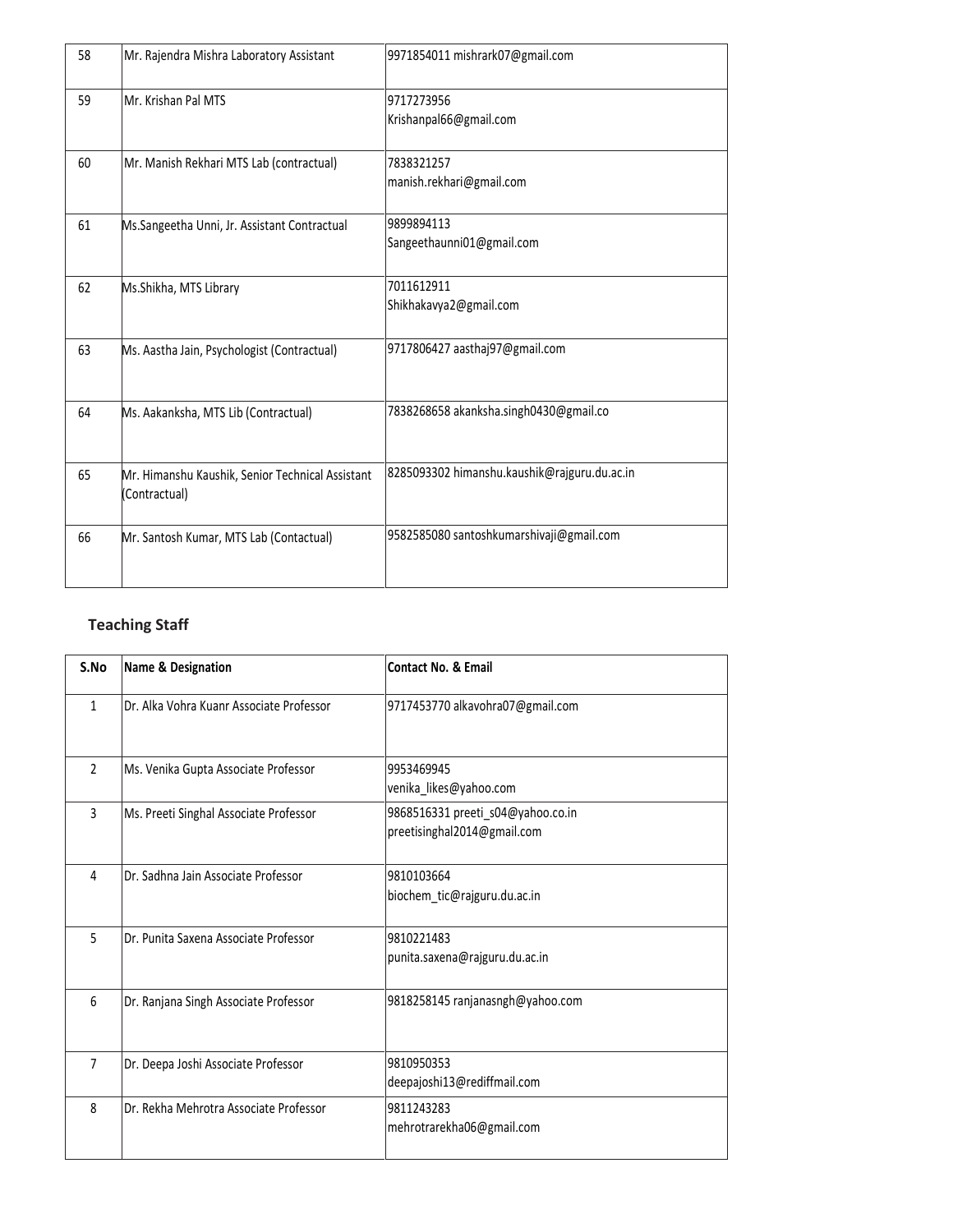| 9  | Dr. Jasjeet Kaur Associate Professor                      | 8130959522<br>jasjeet.kaur@rajguru.du.ac.in kjasjeet@hotmail.com |
|----|-----------------------------------------------------------|------------------------------------------------------------------|
| 10 | Dr. Daya Bhardwaj, Associate Professor                    | 9811239028<br>daya.bhardwaj@rajguru.du.ac.in                     |
| 11 | Dr. Amita Kapoor Associate Professor                      | 9811963164<br>amita.kapoor@rajguru.du.ac.in                      |
| 12 | Dr. Suruchi Chawla Associate Professor                    | 9810342692<br>sur_chawla@rediffmail.com                          |
| 13 | Ms. Para Dholakia Associate Professor                     | 9811706879 para.foods@gmail.com                                  |
| 14 | Dr. Radhika Bakshi Associate Professor                    | 9810599435 rbakhshi@yahoo.com                                    |
| 15 | Dr. Shruti Banswal Associate Professor                    | 9811138293 shruti68@gmail.com                                    |
| 16 | Dr. Varsha Mehra Associate Professor                      | 9971703464<br>varsha.mehra@rajguru.du.ac.in                      |
| 17 | Dr. Saquib Ansari Associate Professor                     | 9868877867<br>Saquib.ansari@rajguru.du.ac.in                     |
| 18 | Ms. Deepali Bajaj Associate Professor                     | 9899291274<br>bajajdeeepali0@gmail.com                           |
| 19 | Dr. Aakanksha Associate Professor                         | 7982868842, 8929184870<br>aakanksha_v@yahoo.co.in                |
| 20 | Dr. Indu Arora Associate Professor                        | 9891027157<br>aroraindu2004@gamil.com                            |
| 21 | Dr. Sneha Kabra Associate Professor                       | 9868847325 snehakabra1@gmail.com                                 |
| 22 | Dr. Bhawana Assistant Professor(Ad-hoc)                   | 7042932544<br>bhawanasharma85@gmail.com                          |
| 23 | Dr. Lakshmi Pasricha Sarin Assistant<br>Professor(Ad-hoc) | 9891440256<br>Itsme_lakshmip@rediffmail.com                      |
| 24 | Dr. Mohita Bhagat Assistant Professor(Ad-hoc)             | 9911558055 mohita444@gmail.com                                   |
| 25 | Dr. Tarun Kumar Assistant Professor(Ad-hoc)               | 9810750967<br>tktarunbyotech@gmail.com                           |
| 26 | Dr. V.A. Pratyusha Assistant Professor(Ad-hoc)            | 9873929458 v.pratyusha@gmail.com                                 |
| 27 | Mr. Alok Kumar Assistant Professor(Ad-hoc)                | 9650615566 alokjnu01@gmail.com                                   |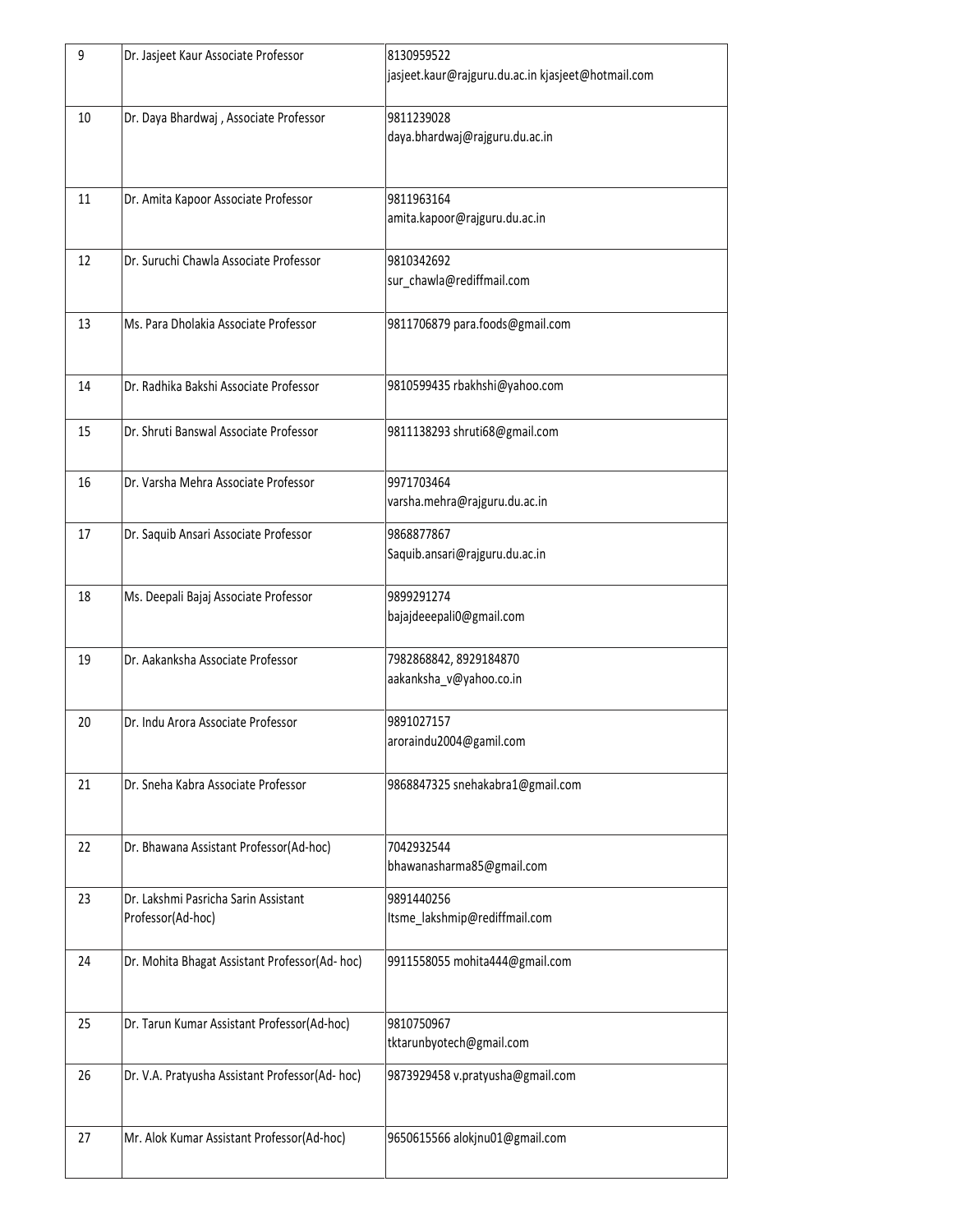| 28 | Dr. Hemant Assistant Professor(Ad-hoc)          | 9818715652<br>Hk.kardam197@gmail.com                 |
|----|-------------------------------------------------|------------------------------------------------------|
| 29 | Dr. Manisha Khatri Assistant Professor(Ad-hoc)  | 9810169181<br>manishakhatri2001@gmail.com            |
| 30 | Dr. Parvinder Kaur Assistant Professor(Ad-hoc)  | 9911138159<br>Parvinder_rayat@yahoo.co.in            |
| 31 | Dr. Anjeeta Rani Assistant Professor(Ad-hoc)    | 8506045234<br>capricorn.anjeeta24@gmail.com          |
| 32 | Dr. Deepak Kumar Assistant Professor(Ad-hoc)    | 9818189646<br>gupta.deepak11@gmail.com               |
| 33 | Dr. Komal Aggarwal Assistant Professor(Ad- hoc) | 9911944002<br>komal13aggarwal@gmail.com              |
| 34 | Dr. Mukesh Kumar Assistant Professor(Ad- hoc)   | 9997257585<br>mukeshkashayan@gmail.com               |
| 35 | Dr. Parul Assistant Professor(Ad-hoc)           | 9643834181<br>singh.parul809@gmail.com               |
| 36 | Dr. Shuchi Dhingra Assistant Professor(Ad-hoc)  | 9910008688, 011-43036648<br>shuchi.dhingra@gmail.com |
| 37 | Ms. Neha Sagar Assistant Professor(Ad-hoc)      | 7291015646 nehasagar18@gmail.com                     |
| 38 | Mr. Sumit Kumar Assistant Professor(Ad-hoc)     | 9899703138<br>sumitkumar015@gmail.com                |
| 39 | Ms. Anshika Singh Assistant Professor(Ad-hoc)   | 9711911511 anshika1807@gmail.com                     |
| 40 | Ms. Asha Yadav Assistant Professor(Ad-hoc)      | 9953718888<br>yadav.asha26@gmail.com                 |
| 41 | Ms. Monika Assistant Professor(Ad-hoc)          | 9711565812<br>Monika.siwaliya@gmail.com              |
| 42 | Ms. Neha Gandhi Assistant Professor(Ad-hoc)     | 7503657141<br>nehagandhi.src@gmail.com               |
| 43 | Ms. Seema Assistant Professor(Ad-hoc)           | 9643644313<br>seemathakur19@gmail.com                |
| 44 | Ms. Tina Sachdeva Assistant Professor(Ad-hoc)   | 9810130137<br>sachdeva_tina@yahoo.com                |
| 45 | Ms. Tulika Kumari Assistant Professor(Ad-hoc)   | 9650791272 ktulika8@gmail.com                        |
| 46 | Ms. Urmil Bharti Assistant Professor(Ad-hoc)    | 9811035048 ubharti@hotmail.com                       |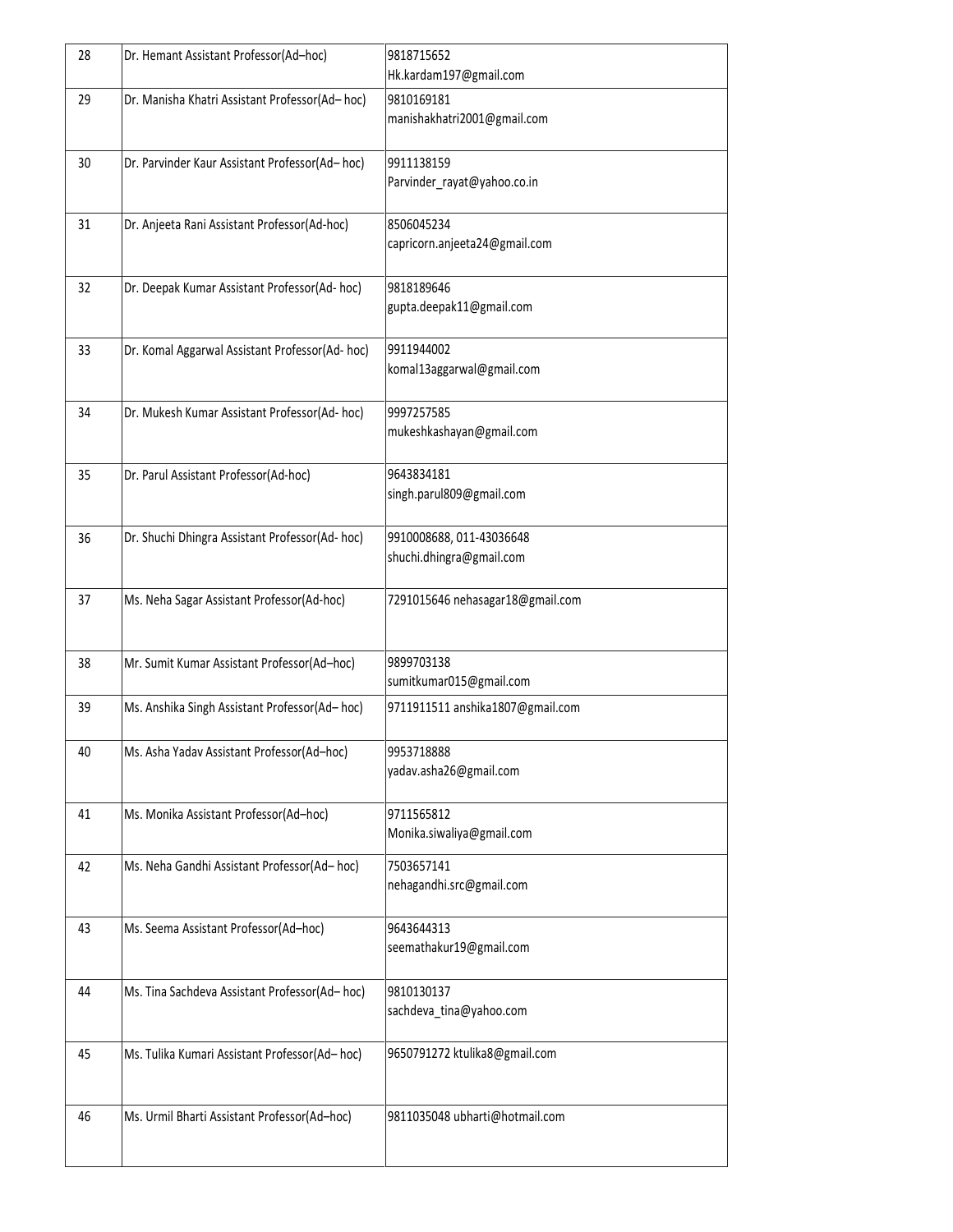| 47 | Dr. Neha Katyal Assistant Professor (Ad-hoc)               | 9910411035 neha.k.14@gmail.com                        |
|----|------------------------------------------------------------|-------------------------------------------------------|
| 48 | Mr. Deepak Jaiswal Assistant Professor (Ad-hoc)            | 9711177273<br>deepak.jaiswal10@gmail.com              |
| 49 | Ms. Monika Tyagi Assistant Professor (Ad-hoc)              | 9811502350<br>monikatyagi1@gmail.com                  |
| 50 | Ms. Sonia Ahlawat Assistant Professor (Ad-hoc)             | 9810091573 soniahlawat@gmail.com                      |
| 51 | Ms. Surbhi Aggarwal Assistant Professor (Ad-hoc)           | 9868823535<br>surbhiaggarwal0409@gmail.com            |
| 52 | Mr. Piyush B. Chaudhary Assistant Professor (Ad-<br>hoc)   | 9891722333<br>chaudharypiyush0006@gmail.com           |
| 53 | Mr. Rituraj Anand Assistant Professor (Ad-hoc)             | 8802219419<br>rituraj127.anand@gmail.com              |
| 54 | Ms. Prachi Singh Assistant Professor (Ad-hoc)              | 8285566389 prac2288@gmail.com, prachi60 ses@jnu.ac.in |
| 55 | Ms. Smita Sundaram Assistant Professor (Ad-hoc)            | 8744032967<br>jsmitasundaram1@gmail.com               |
| 56 | Mr. Amit Kumar Aggarwal Assistant Professor(Ad-<br>hoc)    | 9873905734<br>caamitkumar07@gmail.com                 |
| 57 | Ms. Dimpy Handa Assistant Professor(Ad-hoc)                | 9212111802 handadimpy@yahoo.com                       |
| 58 | Ms. JuhiJham<br>Assistant Professor(Ad-hoc)                | 9654748257 juhi9294@gmail.com                         |
| 59 | Ms. Sanjana Monga Assistant Professor(Ad-hoc)              | 9899654933, 9555427811<br>juneja_sanjana@yahoo.com    |
| 60 | Ms. Subhash Manda Assistant Professor(Ad-hoc)              | 9873257221<br>subhashchoudhary98732@gmail.com         |
| 61 | Dr. Joyti Nishad Assistant Professor (Ad-hoc)              | 9891963112<br>bhumi.nishad@gmail.com                  |
| 62 | Mr. Twinkle Kumar Sachchan Assistant Professor<br>(Ad-hoc) | 8130149910<br>twinkle.sachchan@gmail.com              |
| 63 | Ms. Prabhjot Kaur Assistant Professor (Ad-hoc)             | 8585967020prabsabharwal@hotmail.com                   |
| 64 | Ms. Saumya Chaturvedi Assistant Professor (Ad-<br>hoc)     | 9560384491<br>saumya.chats@gmail.com                  |
| 65 | Ms. Vandana Assistant Professor (Ad-hoc)                   | 9643520462<br>vandu01arya@gmail.com                   |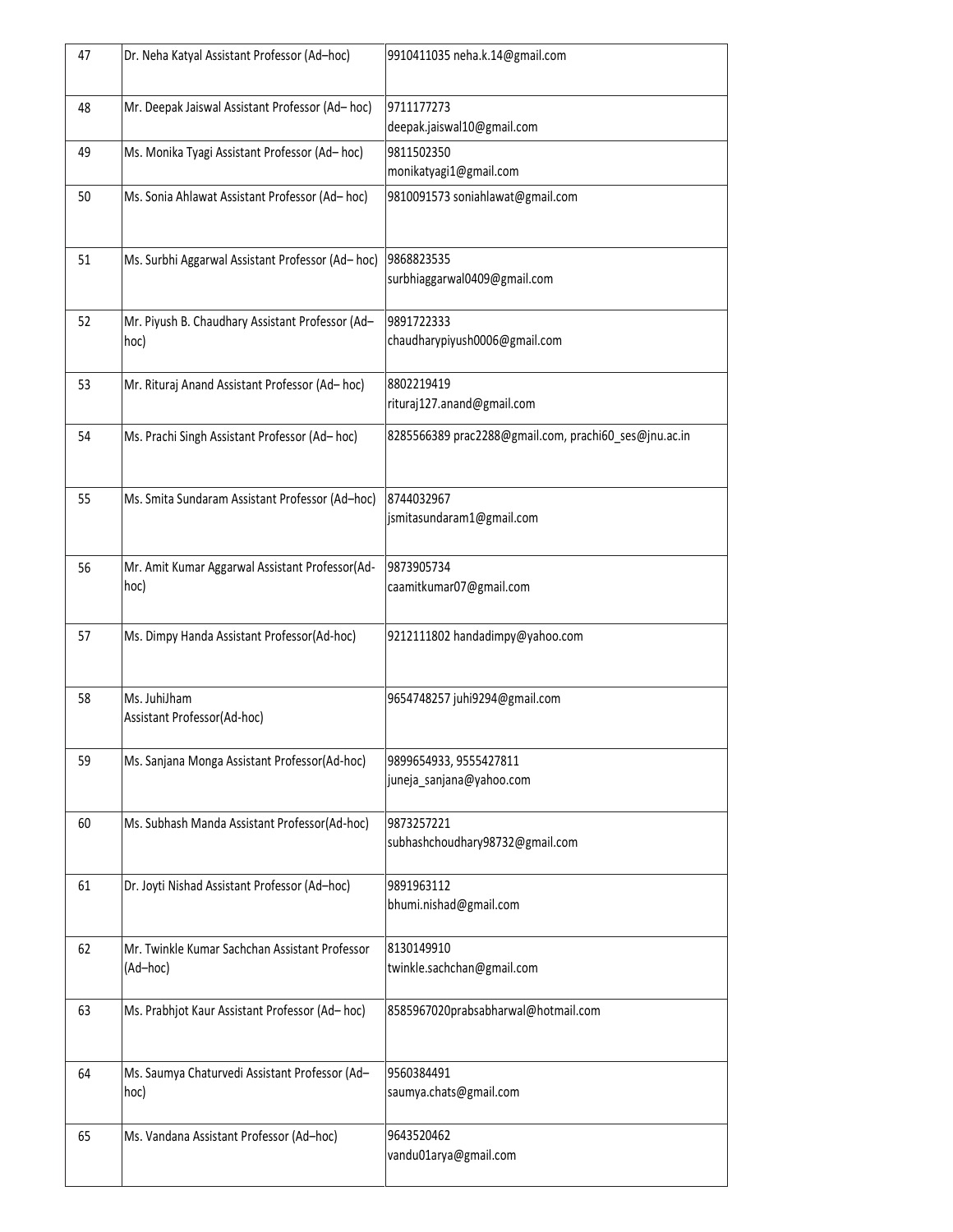| 66 | Dr. Yogesh Pratap Assistant Professor(Ad-hoc)            | 9540417814<br>yogi.pratap87@gmail.com               |
|----|----------------------------------------------------------|-----------------------------------------------------|
| 67 | Ms. Himani Dua Assistant Professor(Ad-hoc)               | 9818062790<br>duahimani1188@gmail.com               |
| 68 | Ms. Neha Garg Assistant Professor(Ad-hoc)                | 9211269010 gneha148@gmail.com                       |
| 69 | Ms. Reshma Sinha Assistant Professor(Ad-hoc)             | 9990286387<br>reshma.sinha16@gmail.com              |
| 70 | Dr. Nidhi Nijhawan Dhaka Assistant Professor(Ad-<br>hoc) | 9953631146<br>nijhawan.nidhi82@gmail.com            |
| 71 | Mr. Rajdeep Singh Assistant Professor(Ad-hoc)            | 9988629630<br>Rajdeep.srcc@gmail.com                |
| 72 | Ms. Rableen Kaur Rao Assistant Professor(Ad-hoc)         | 9711485393 rableenkaur@gmail.com                    |
| 73 | Ms. Tanusha Jain<br>Assistant Professor(Ad-hoc)          | 9891050015<br>Tanusha.jain88@gmail.com              |
| 74 | Ms. Yuthika Agarwal Assistant Professor(Ad-hoc)          | 9350790501<br>yuthika.agarwal@gmail.com             |
| 75 | Dr. Amita Sethi Assistant Professor (Ad-hoc)             | 9971750406 amita23@gmail.com amitasethi23@gmail.com |
| 76 | Dr. Raksha Verma Assistant Professor (Ad-hoc)            | 9540477900<br>rakshajonwal@gmail.com                |
| 77 | Dr. Ritika Chopra Assistant Professor (Ad- hoc)          | 9958559143<br>ritikaritsin17@gmail.com              |
| 78 | Dr. Sanjiv Kumar Assistant Professor (Ad- hoc)           | 9899709056 sanjivkg82@gmail.com                     |
| 79 | Dr. Shalu Sharma Assistant Professor (Ad- hoc)           | 9891558725<br>shalusharma_21@yahoo.co.in            |
| 80 | Mr. Shivam Kumar Singh Assistant Professor (Ad-<br>hoc)  | 9911339402<br>shivamkumarsingh14@gmail.com          |
| 81 | Mr. Yogesh Kumar Meena Assistant Professor (Ad-<br>hoc)  | 9982054505<br>yogesh1997m@gmail.com                 |
| 82 | Ms. Arushi Goyal Assistant Professor (Ad- hoc)           | 7011591915<br>arushi.10.iitd@gmail.com              |
| 83 | Ms. Shimla Meena Assistant Professor (Ad-hoc)            | 7891512737<br>shimlameena101@gmail.com              |
| 84 | Ms.Yashi Assistant Professor (Ad-hoc)                    | 8375006748 yashiraj19@gmail.com                     |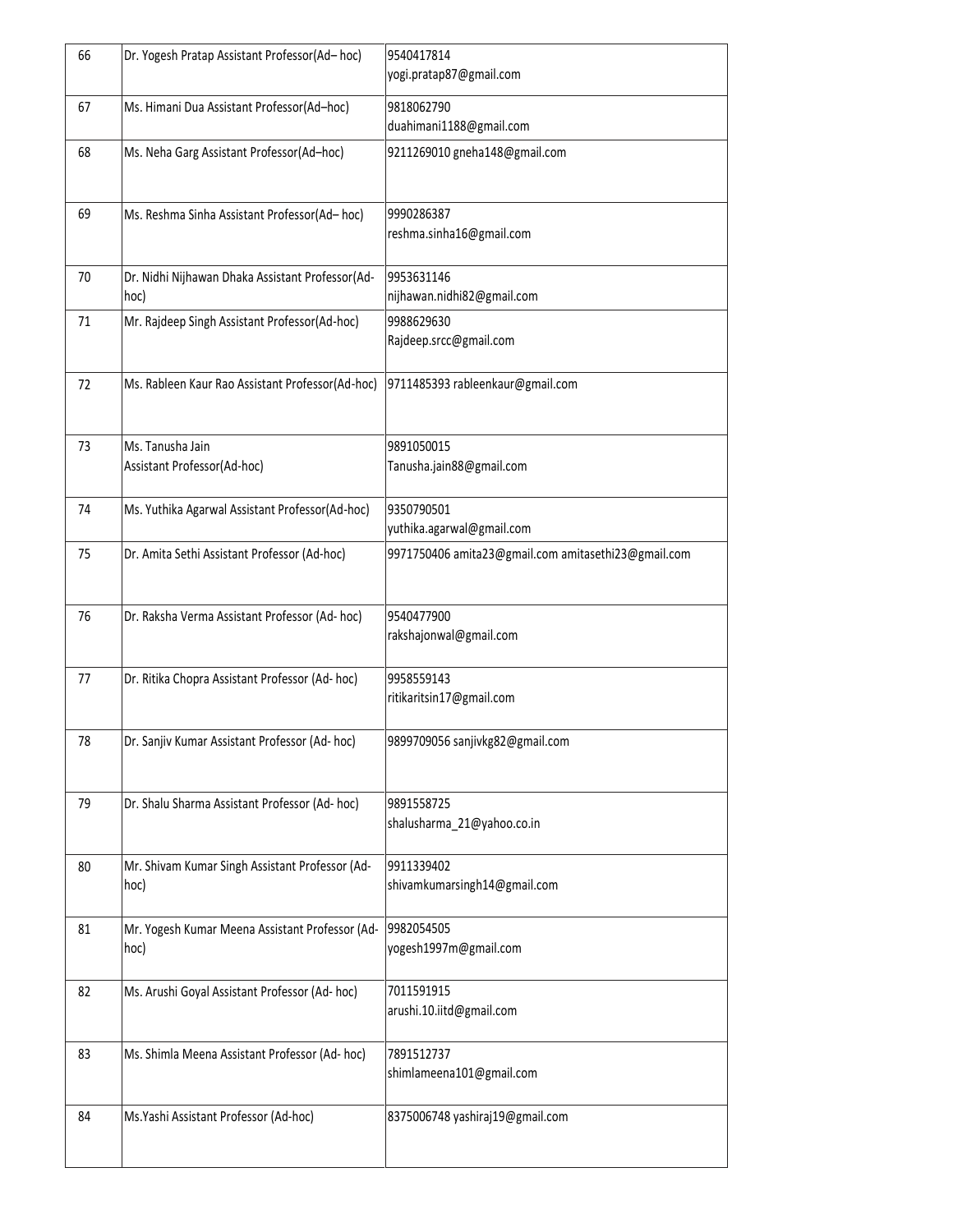| 85  | Dr. Kohinoor Kaur Assistant Professor (Ad-hoc)           | 9810215208<br>kohinoorkaur@gmail.com     |
|-----|----------------------------------------------------------|------------------------------------------|
| 86  | Dr. Richa Sharma Assistant Professor (Ad-hoc)            | 9873202312 richa2912@gmail.com           |
| 87  | Dr. Yamini Agrawal Assistant Professor (Ad-hoc)          | 9711169572<br>yaminiagrawal04@gmail.com  |
| 88  | Dr. Bimla Pawar Assistant Professor(Ad-hoc)              | 9810224259<br>bimlapawar@yahoo.co.in     |
| 89  | Dr. Ashok Kumar Assistant Professor (Ad-hoc)             | 9411260889 ashokblp@gmail.com            |
| 90  | Dr. Kishan Das Assistant Professor (Ad-hoc)              | 993585112<br>kishangupta121@gmail.com    |
| 91  | Dr. Manoj Kumar Jaiswal Assistant Professor (Ad-<br>hoc) | 9999967117<br>m.k.jaiswal7979@gmail.com  |
| 92  | Dr. Rajan Goyal Assistant Professor (Ad-hoc)             | 9971778047<br>rajangoyal68@gmail.com     |
| 93  | Dr. Rashmi Verma Assistant Professor (Ad- hoc)           | 9897914506<br>drrashmivaida@gmail.com    |
| 94  | Mr. Amit Kumar Assistant Professor (Ad-hoc)              | 9017384191<br>amitmorewal20j@gmail.com   |
| 95  | Mr. Ganesh Gurjar Assistant Professor (Ad- hoc)          | 9250171184<br>ganeshgurjar4991@gmail.com |
| 96  | Mr. GinminlenTouthang Assistant Professor (Ad-<br>hoc)   | 8076083125 gintouthang@gmail.com         |
| 97  | Ms. Pooja Sharma Assistant Professor (Ad- hoc)           | 9871169538 pooja2812@yahoo.co.in         |
| 98  | Dr. Komal Chandiramani Assistant Professor (Ad-<br>hoc)  | 9899178014 komalch88@gmail.com           |
| 99  | Dr. Nupur Gosain Assistant Professor (Ad- hoc)           | 9818282648<br>gosain.nupur1991@gmail.com |
| 100 | Dr. Shalini Chudhary Assistant Professor (Ad-hoc)        | 8948011696 shalini.3011@gmail.com        |
| 101 | Ms. Pallavi Preeti Assistant Professor (Ad- hoc)         | 9560070226<br>pallavi.preeti26@gmail.com |
| 102 | Dr. Deepa Assistant Professor (Ad-hoc)                   | 9529794512<br>deepatyagi12@gmail.com     |
| 103 | Dr. Dhirendra Singh Assistant Professor (Ad-hoc)         | 9719835786<br>dhirendra.teotia@gmail.com |